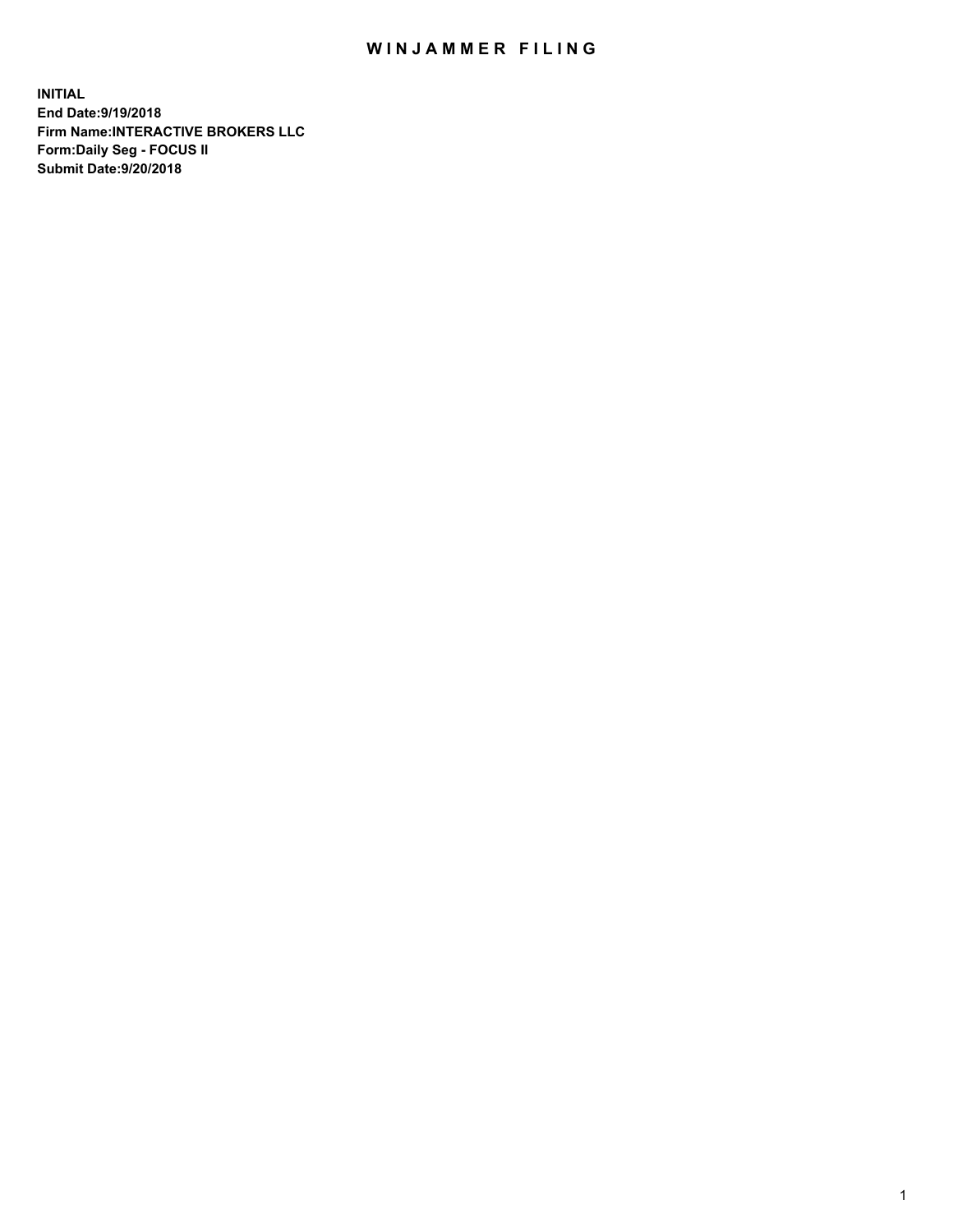**INITIAL End Date:9/19/2018 Firm Name:INTERACTIVE BROKERS LLC Form:Daily Seg - FOCUS II Submit Date:9/20/2018 Daily Segregation - Cover Page**

| Name of Company                                                                                                                                                                                                                                                                                                                | <b>INTERACTIVE BROKERS LLC</b>                                                                  |
|--------------------------------------------------------------------------------------------------------------------------------------------------------------------------------------------------------------------------------------------------------------------------------------------------------------------------------|-------------------------------------------------------------------------------------------------|
| <b>Contact Name</b>                                                                                                                                                                                                                                                                                                            | James Menicucci                                                                                 |
| <b>Contact Phone Number</b>                                                                                                                                                                                                                                                                                                    | 203-618-8085                                                                                    |
| <b>Contact Email Address</b>                                                                                                                                                                                                                                                                                                   | jmenicucci@interactivebrokers.c<br>om                                                           |
| FCM's Customer Segregated Funds Residual Interest Target (choose one):<br>a. Minimum dollar amount: ; or<br>b. Minimum percentage of customer segregated funds required:% ; or<br>c. Dollar amount range between: and; or<br>d. Percentage range of customer segregated funds required between:% and%.                         | $\overline{\mathbf{0}}$<br>$\overline{\mathbf{0}}$<br>155,000,000 245,000,000<br>0 <sub>0</sub> |
| FCM's Customer Secured Amount Funds Residual Interest Target (choose one):<br>a. Minimum dollar amount: ; or<br>b. Minimum percentage of customer secured funds required:% ; or<br>c. Dollar amount range between: and; or<br>d. Percentage range of customer secured funds required between:% and%.                           | $\overline{\mathbf{0}}$<br>0<br>80,000,000 120,000,000<br>0 <sub>0</sub>                        |
| FCM's Cleared Swaps Customer Collateral Residual Interest Target (choose one):<br>a. Minimum dollar amount: ; or<br>b. Minimum percentage of cleared swaps customer collateral required:% ; or<br>c. Dollar amount range between: and; or<br>d. Percentage range of cleared swaps customer collateral required between:% and%. | $\overline{\mathbf{0}}$<br><u>0</u><br>$\underline{0}$ $\underline{0}$<br>00                    |

Attach supporting documents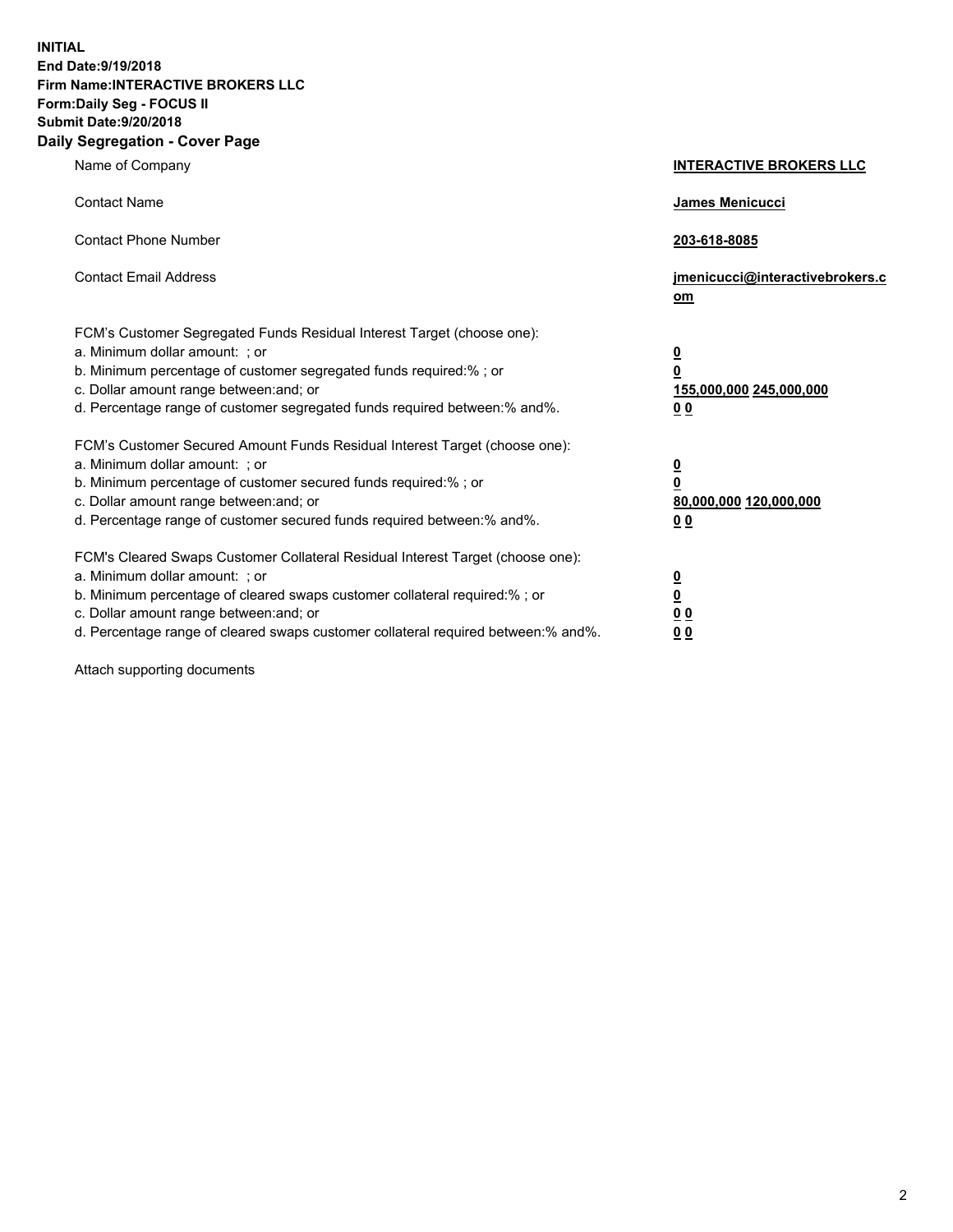## **INITIAL End Date:9/19/2018 Firm Name:INTERACTIVE BROKERS LLC Form:Daily Seg - FOCUS II Submit Date:9/20/2018 Daily Segregation - Secured Amounts**

|     | Dany Ocgregation - oceaned Anioante                                                               |                                                 |
|-----|---------------------------------------------------------------------------------------------------|-------------------------------------------------|
|     | Foreign Futures and Foreign Options Secured Amounts                                               |                                                 |
|     | Amount required to be set aside pursuant to law, rule or regulation of a foreign                  | $0$ [7305]                                      |
|     | government or a rule of a self-regulatory organization authorized thereunder                      |                                                 |
| 1.  | Net ledger balance - Foreign Futures and Foreign Option Trading - All Customers                   |                                                 |
|     | A. Cash                                                                                           | 441,639,885 [7315]                              |
|     | B. Securities (at market)                                                                         | $0$ [7317]                                      |
| 2.  | Net unrealized profit (loss) in open futures contracts traded on a foreign board of trade         | 6,664,259 [7325]                                |
| 3.  | Exchange traded options                                                                           |                                                 |
|     | a. Market value of open option contracts purchased on a foreign board of trade                    | 266,274 [7335]                                  |
|     | b. Market value of open contracts granted (sold) on a foreign board of trade                      | 43,141 [7337]                                   |
| 4.  | Net equity (deficit) (add lines 1.2. and 3.)                                                      | 448,527,277 [7345]                              |
| 5.  | Account liquidating to a deficit and account with a debit balances - gross amount                 | <b>5,394</b> [7351]                             |
|     | Less: amount offset by customer owned securities                                                  | 0 [7352] 5,394 [7354]                           |
| 6.  | Amount required to be set aside as the secured amount - Net Liquidating Equity                    | 448,532,671 [7355]                              |
|     | Method (add lines 4 and 5)                                                                        |                                                 |
| 7.  | Greater of amount required to be set aside pursuant to foreign jurisdiction (above) or line<br>6. | 448,532,671 [7360]                              |
|     | FUNDS DEPOSITED IN SEPARATE REGULATION 30.7 ACCOUNTS                                              |                                                 |
| 1.  | Cash in banks                                                                                     |                                                 |
|     | A. Banks located in the United States                                                             | 57,258,530 [7500]                               |
|     | B. Other banks qualified under Regulation 30.7                                                    | 0 [7520] 57,258,530 [7530]                      |
| 2.  | Securities                                                                                        |                                                 |
|     | A. In safekeeping with banks located in the United States                                         | 397,553,468 [7540]                              |
|     | B. In safekeeping with other banks qualified under Regulation 30.7                                | 0 [7560] 397,553,468 [7570]                     |
| 3.  | Equities with registered futures commission merchants                                             |                                                 |
|     | A. Cash                                                                                           | $0$ [7580]                                      |
|     | <b>B.</b> Securities                                                                              | $0$ [7590]                                      |
|     | C. Unrealized gain (loss) on open futures contracts                                               | $0$ [7600]                                      |
|     | D. Value of long option contracts                                                                 | $0$ [7610]                                      |
|     | E. Value of short option contracts                                                                | 0 [7615] 0 [7620]                               |
| 4.  | Amounts held by clearing organizations of foreign boards of trade                                 |                                                 |
|     | A. Cash                                                                                           | $0$ [7640]                                      |
|     | <b>B.</b> Securities                                                                              | $0$ [7650]                                      |
|     | C. Amount due to (from) clearing organization - daily variation                                   | $0$ [7660]                                      |
|     | D. Value of long option contracts                                                                 | $0$ [7670]                                      |
|     | E. Value of short option contracts                                                                | 0 [7675] 0 [7680]                               |
| 5.  | Amounts held by members of foreign boards of trade                                                |                                                 |
|     | A. Cash                                                                                           | 115,020,025 [7700]                              |
|     | <b>B.</b> Securities                                                                              | $0$ [7710]                                      |
|     | C. Unrealized gain (loss) on open futures contracts                                               | 3,492,085 [7720]                                |
|     | D. Value of long option contracts                                                                 | 266,274 [7730]                                  |
|     | E. Value of short option contracts                                                                | <u>-43,141</u> [7735] <u>118,735,243</u> [7740] |
| 6.  | Amounts with other depositories designated by a foreign board of trade                            | $0$ [7760]                                      |
| 7.  | Segregated funds on hand                                                                          | $0$ [7765]                                      |
| 8.  | Total funds in separate section 30.7 accounts                                                     | 573,547,241 [7770]                              |
| 9.  | Excess (deficiency) Set Aside for Secured Amount (subtract line 7 Secured Statement               | 125,014,570 [7380]                              |
|     | Page 1 from Line 8)                                                                               |                                                 |
| 10. | Management Target Amount for Excess funds in separate section 30.7 accounts                       | 80,000,000 [7780]                               |
| 11. | Excess (deficiency) funds in separate 30.7 accounts over (under) Management Target                | 45,014,570 [7785]                               |
|     |                                                                                                   |                                                 |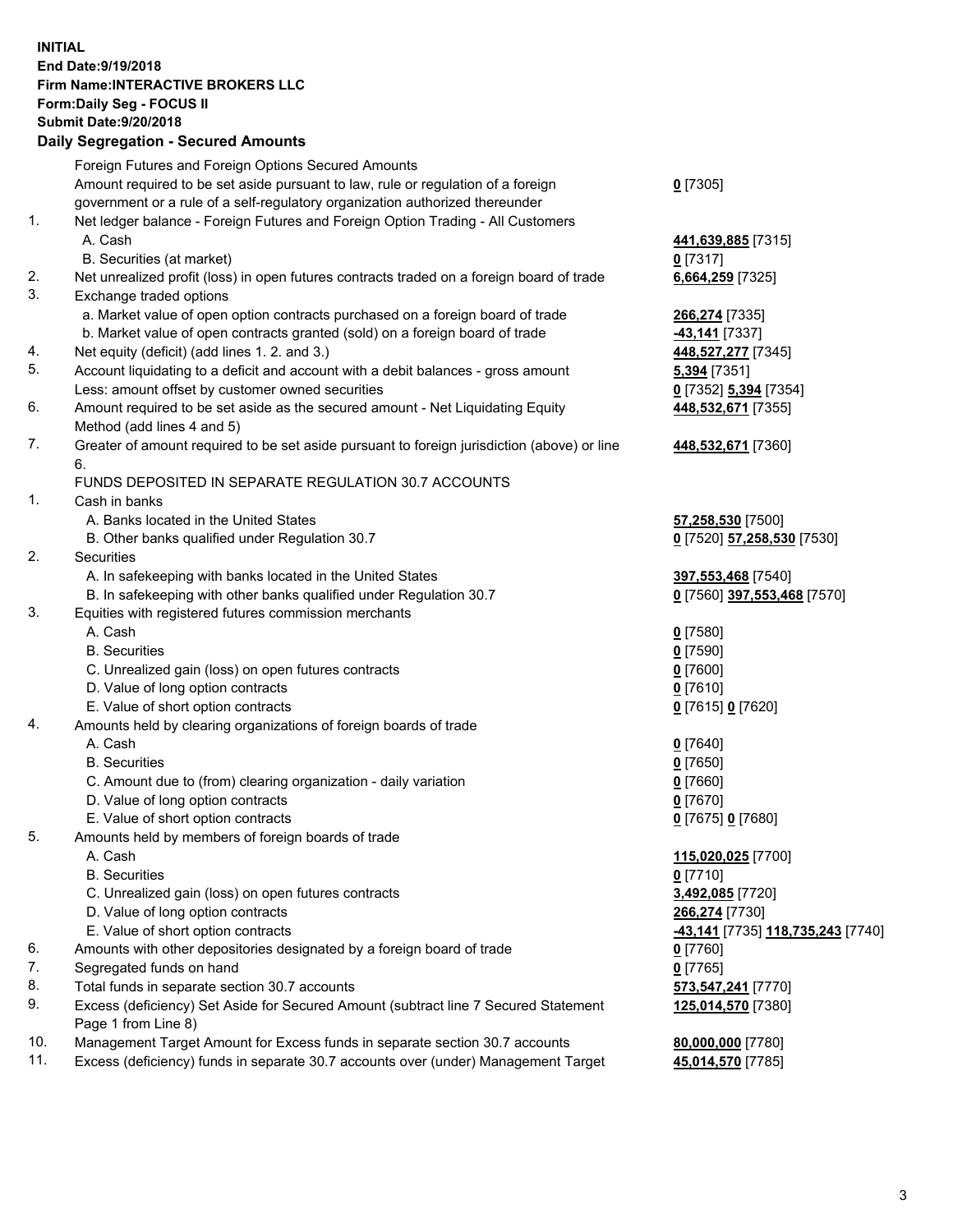**INITIAL End Date:9/19/2018 Firm Name:INTERACTIVE BROKERS LLC Form:Daily Seg - FOCUS II Submit Date:9/20/2018 Daily Segregation - Segregation Statement** SEGREGATION REQUIREMENTS(Section 4d(2) of the CEAct) 1. Net ledger balance A. Cash **3,949,645,166** [7010] B. Securities (at market) **0** [7020] 2. Net unrealized profit (loss) in open futures contracts traded on a contract market **-18,517,591** [7030] 3. Exchange traded options A. Add market value of open option contracts purchased on a contract market **157,564,198** [7032] B. Deduct market value of open option contracts granted (sold) on a contract market **-200,776,281** [7033] 4. Net equity (deficit) (add lines 1, 2 and 3) **3,887,915,492** [7040] 5. Accounts liquidating to a deficit and accounts with debit balances - gross amount **163,369** [7045] Less: amount offset by customer securities **0** [7047] **163,369** [7050] 6. Amount required to be segregated (add lines 4 and 5) **3,888,078,861** [7060] FUNDS IN SEGREGATED ACCOUNTS 7. Deposited in segregated funds bank accounts A. Cash **607,857,313** [7070] B. Securities representing investments of customers' funds (at market) **2,360,766,008** [7080] C. Securities held for particular customers or option customers in lieu of cash (at market) **0** [7090] 8. Margins on deposit with derivatives clearing organizations of contract markets A. Cash **26,858,507** [7100] B. Securities representing investments of customers' funds (at market) **1,184,899,945** [7110] C. Securities held for particular customers or option customers in lieu of cash (at market) **0** [7120] 9. Net settlement from (to) derivatives clearing organizations of contract markets **-1,770,040** [7130] 10. Exchange traded options A. Value of open long option contracts **157,752,285** [7132] B. Value of open short option contracts **-200,965,977** [7133] 11. Net equities with other FCMs A. Net liquidating equity **0** [7140] B. Securities representing investments of customers' funds (at market) **0** [7160] C. Securities held for particular customers or option customers in lieu of cash (at market) **0** [7170] 12. Segregated funds on hand **0** [7150] 13. Total amount in segregation (add lines 7 through 12) **4,135,398,041** [7180] 14. Excess (deficiency) funds in segregation (subtract line 6 from line 13) **247,319,180** [7190] 15. Management Target Amount for Excess funds in segregation **155,000,000** [7194] **92,319,180** [7198]

16. Excess (deficiency) funds in segregation over (under) Management Target Amount Excess